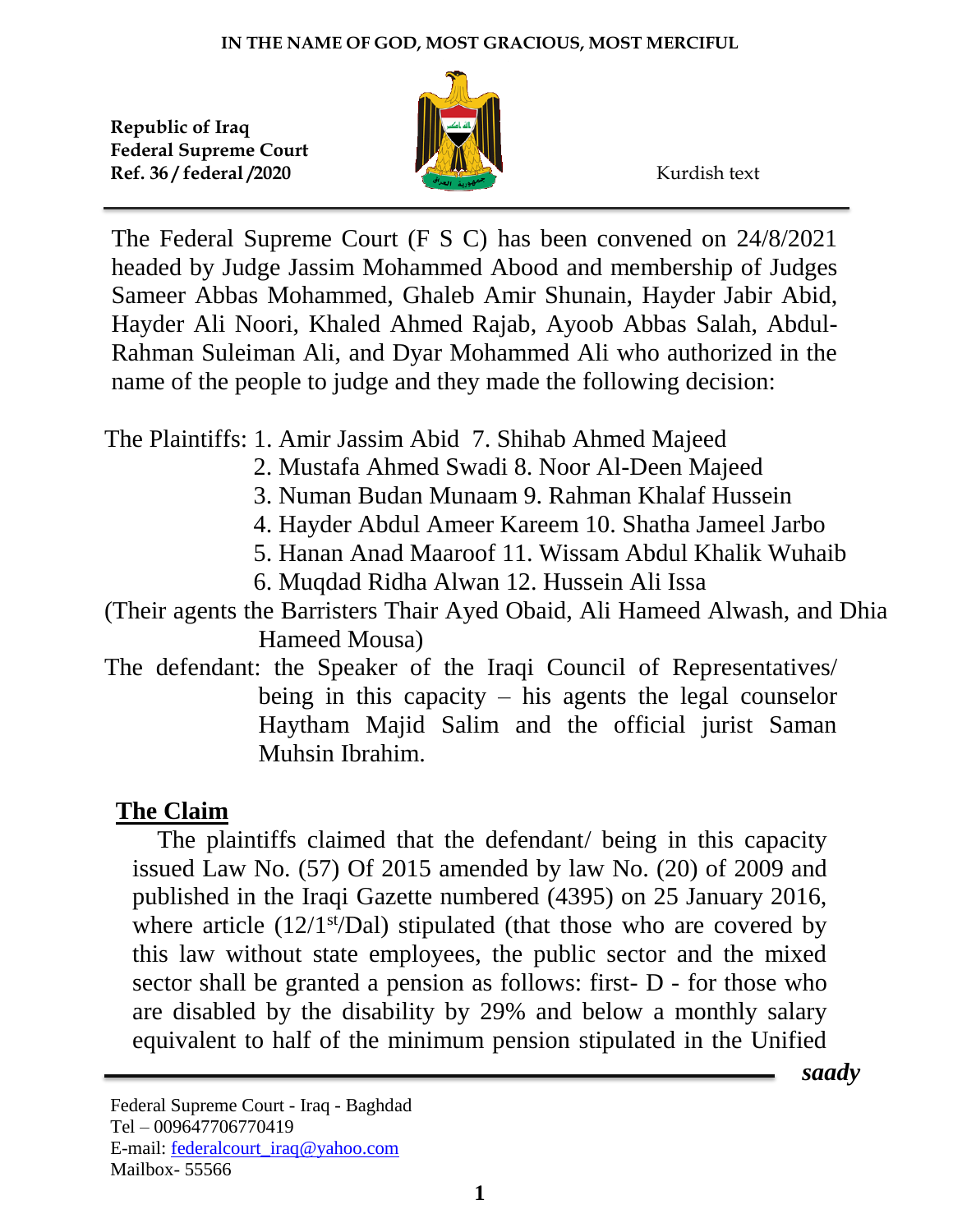

Retirement Law No. (9) of 2014 or any law that replaces it). The aforementioned article was amended under Law No. (2) Of 2020 (Second Amendment Law of the Compensation of Those Affected by Military Operations, Military Mistakes and Terrorist Operations No. (20) Of 2009 Amended) whereas article (7) of the last amendment on (the text of the article (12) lf the law shall be annulled, and replaced by the following: Article 12- Taking into account the provisions of article (11) of the Law, the covered persons are granted a pension according to the following: Secondly, the text of paragraph (Dal) of the item  $(1<sup>st</sup>)$  and item  $(4<sup>th</sup>)$  of the article  $(12)$  of the Law shall be annulled and replaced by the following: -Dal- 29% of the disability is granted without an injury bonus and calculated according to the equation (the disability ratio multiplied by (500,000) dinars for each degree of disability) and this matter shall be applied to previous cases as of the effective date of Law No. (20) Of 2009 and the retirement committee disburses the bonus and settles its amounts). The plaintiffs, therefore, requested that the defendant/ being in this capacity shall be called upon for pleading and to judge that the last amendment was unconstitutional and for the following reasons: 1. The last amendment harmed a large number of injured persons, estimated at 600,000, six-hundred thousand injured, and that the mechanism of legislation of the law was contrary to the text of article 2/1<sup>st</sup>/Jim of the Constitution, which stipulated (no law may be enacted that contradicts the rights and basic freedoms stipulated in this Constitution) and the amendment also violates the provisions of the article (13/1st and 2nd) of the Constitution which stipulated (1stthis Constitution is the preeminent and supreme law in Iraq and shall be binding in all parts of Iraq without exception). Second: no law that contradicts this Constitution shall be enacted, Any text in any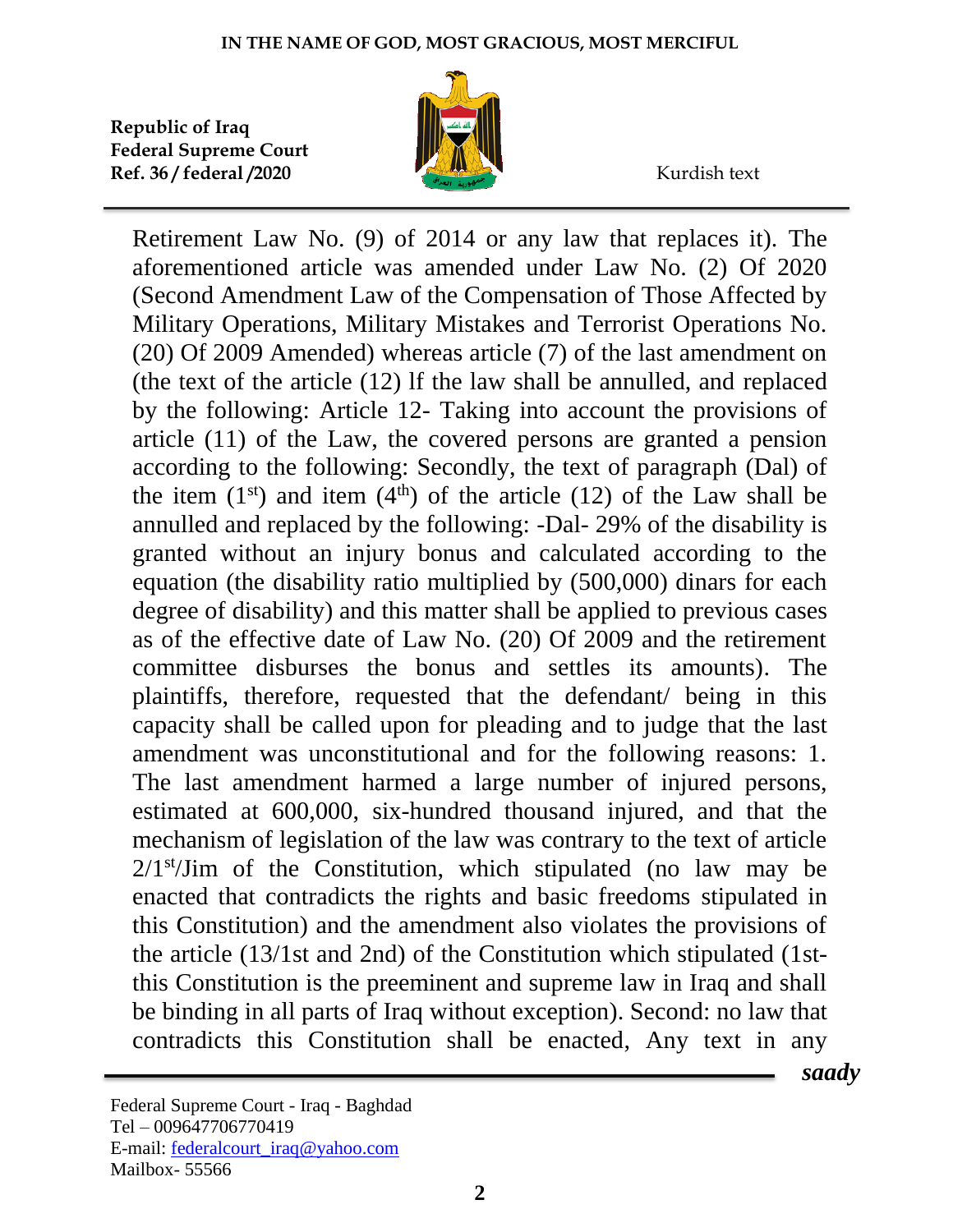

regional constitutions or any other legal text that contradicts this Constitution shall be considered void). 2. The amendment (case's subject) have missed an economic opportunity for the plaintiffs, most of whom enjoyed the rights of the social protection net and were spent on them in the form of monthly payments and when promoting their pension transactions according to the law in question, the Public Pension Department required that the public pension department bring a disclaimer and waive the rights granted to them by the social protection net. Thus, the latest amendment is contrary to the provisions of Article  $(30/1<sup>st</sup>)$  of the Constitution, which stipulates (the State shall guarantee to the individual and the family – especially children and women – social and health security, the basic requirements for living a free and decent life, and shall secure for them suitable income and appropriate housing). 3. The amendment listed that the pension committee shall carry out the process of money dispensing retroactively starting from the date when law No. (20) for 2009 become in force and this matter violates the provisions of the article (19/9th) of the Constitution which stipulated (laws shall not have retroactive effect unless stipulated otherwise. This exclusion shall not include laws on taxes and fees). 4. What was listed in the amendment also contradicts article (32) of the Constitution which stipulates (the State shall care for the handicapped and those with special needs, and shall ensure their rehabilitation in order to reintegrate them into society, and this shall be regulated by law). Accordingly, for other reasons and reasons that the honorable court considers, they requested to call upon the defendant/ being in this capacity to plead and to judge by annulling all amendments to Law No. 2 of the year (2020) and to burden him with all fees, expenses and the advocacy fees. According to the provisions of the article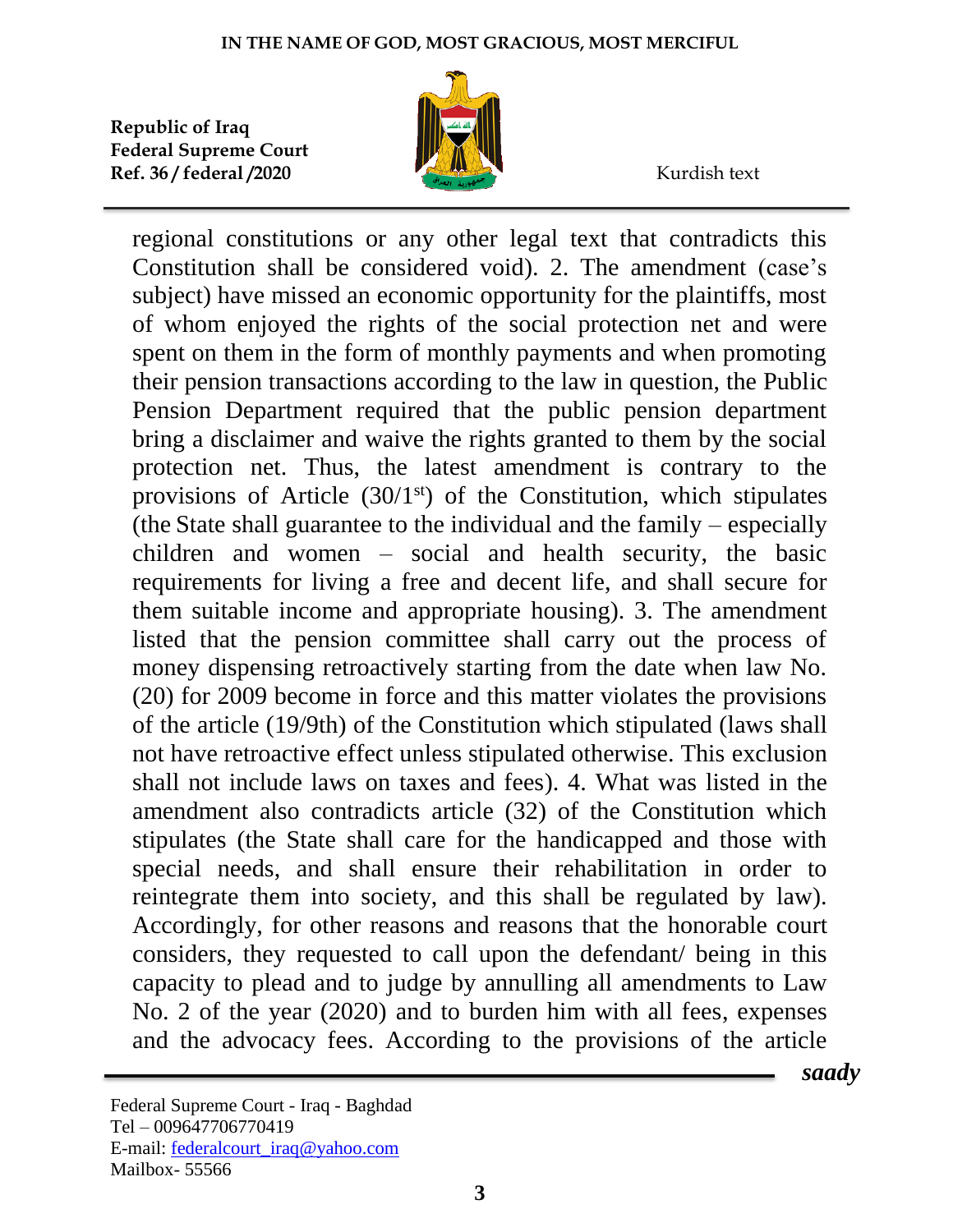

 $(1/3<sup>rd</sup>)$  of the Federal Supreme Court Bylaw No. (1) for 2005, this case has been registered at this Court by the number (36/federal/2020). The defendant/ being in this capacity has been notified with its petition and documents according to the provisions of the article  $(2/1<sup>st</sup>)$  of the aforementioned Bylaw, his agent answered by the draft dated 7/9/2020 which included that the case of the plaintiffs is lacking to the legal substantiations for the following reasons: 1- the text (challenge subject) had been enacted by the ICR according to the provisions of the article  $(61/1<sup>st</sup>)$  of the Constitution, and it was a legislative choice according to the jurisdictions of the ICR which determined by the Constitution. 2. What was listed in the case of the plaintiffs that the pension committee had taken procedures that may violate the Constitution in clearing the amounts as a resulting liability for those who are included by the law (amending subject) which challenged before this Court. This matter is out of the Federal Supreme Court jurisdiction. 3. What was listed in the case that the amendments on the law (challenge subject) had deprived those who are covered by these amendments of the rights guaranteed by the Constitution according to the article (32) of which. This matter violates the fact that the ICR had enacted the handicappeds and people with special needs care Law No. (38) for 2013, and for the aforementioned reasons he requested to reject the case of the plaintiffs. The agents of the plaintiffs answered by their answering draft dated 17/11/2020 on what was listed in the agent of the defendant/ being in this capacity draft, their answering draft included: 1- the ICR has made a legislative mistake in the text (challenge subject) whereas it issued two opposite amendments, the first one by the Law No. (57) for 2015 which wished to guarantee the rights of those who were covered, as for the second amendment No.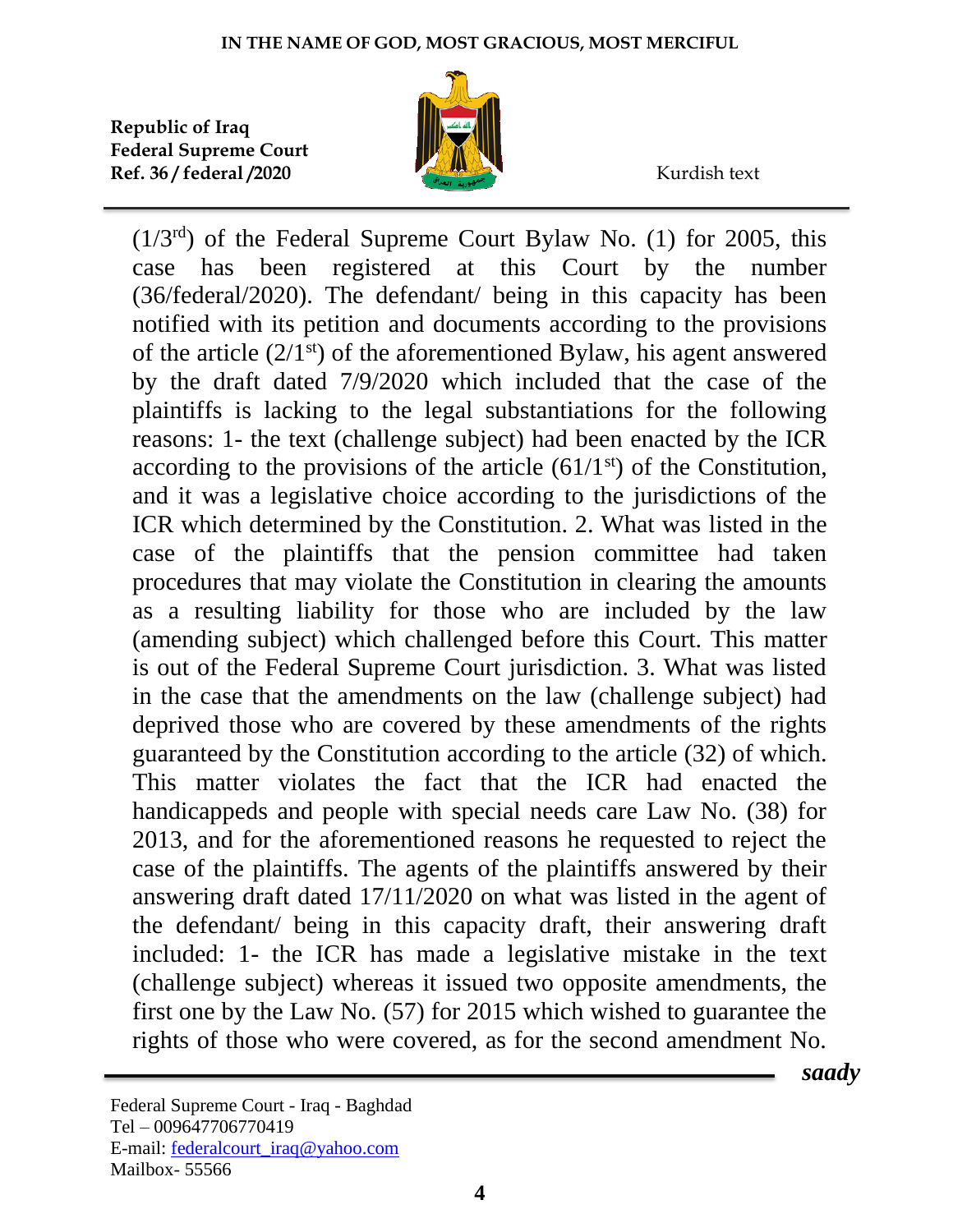

(2) for 2020, it was contradicts the first amendment which adjudged by abolishing the rights of those who were covered by it according to what listed in the article  $(12/1<sup>st</sup>/Da)$  of which. Moreover, it also demanded from the covered with this amendment to bring a disclaimer liability from the social protection net in addition to the procedure taken by the pension committee according to the second amendment issued by the ICR by clearing all the amounts. This matter had been achieved by returning to the sponsor, worthy to mention that the sponsor is obliged by the procedures not to pay the amount and to deduct all the amounts which were dispensed previously. 2. The Law No. (38) for 2013 which the agent of the defendant/ being in this capacity pointed to, the article (17) of which included (those with disability and special needs as follows: Third- a cash monthly subsidy which corresponding to the ratio of disability that evaluated by a medical committee according to the social protection net) if the benefit from the aforementioned law wasn't achieved because according to the first amendments No. (57) for 2015 the covered were charged to bring a disclaimer liability from the aforementioned net, and they refund all their liability to the social protection net and they became deprived of any pension rights and privileges, as well as they had been deprived of the rights which granted to them by the social protection net. On 13/June/2021 the agents of the plaintiffs presented a request that includes the issuance of a custodian order to pause all the legal procedures related to the law (challenge subject) until the case is being resolved. After completing the procedures according to what is listed in the article  $(2/1^{st})$  of the Bylaw, a date for argument has been set and all parties were notified according to the article (2/2nd) of the aforementioned Bylaw. On the set day of the argument, the Court has been convened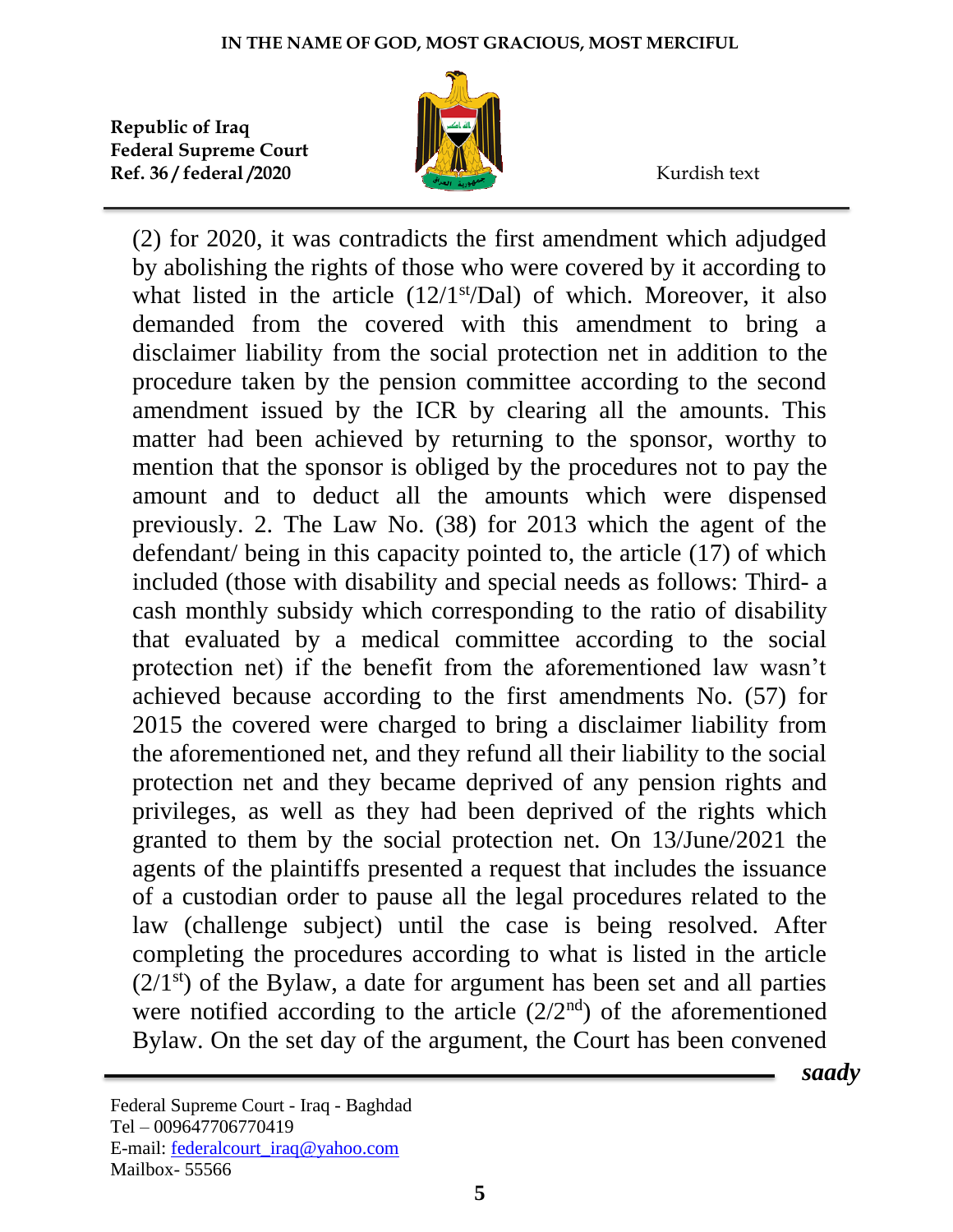

and the agents of the plaintiffs attended as well as the agents of the defendant/ being in this capacity attended. The public in the presence of both parties argument proceeded, the agents of the plaintiff repeated what was listed in the petition of the case and they requested to judge according to it, the Court had noticed that the plaintiff Hussein Ali Issa is under-age when the case was initiated and the agents of the attendant plaintiffs in the argument are agents of the obligatory custodian of him. The agents of the plaintiffs clarified that the ICR had issued law No. (38) for 2013 and the plaintiffs were covered by it according to what was listed in the article  $(17/3<sup>rd</sup>)$  of which, and they had been granted a monthly subsidy shall be dispensed to them by the social protection net. After that, the aforementioned Council issued law No. (57) for 2015 (the first amendment of the law No. (20) for 2009) the plaintiffs according to this law had been granted pension salaries after the refund of the amounts in their liability which were received by them from the social protection net. Later, the ICR issued law No. (2) for 2020 (the second amendment of the law No. (20) for 2009 amended) according to this text they had been granted a pension salary according to what was listed in law No. (57) for 2015 (the first amendment law for the law No. (20) for 2009). Amendment No. (2) for 2020 for 2020 was achieved according to the article  $(12/1<sup>st</sup>/Da)$  of which, to grant an injury bonus and should be calculated according to the equation listed in the aforementioned text and it must take effect on all previous cases starting from the date of this law becomes in force, the law No. (20) for 2009. The pension committee shall carry out the bonus expenditure and clear the amounts related to it. The Federal Supreme Court decided to introduce the Head of the National Pension Committee as a third party to inquire from him, the agent of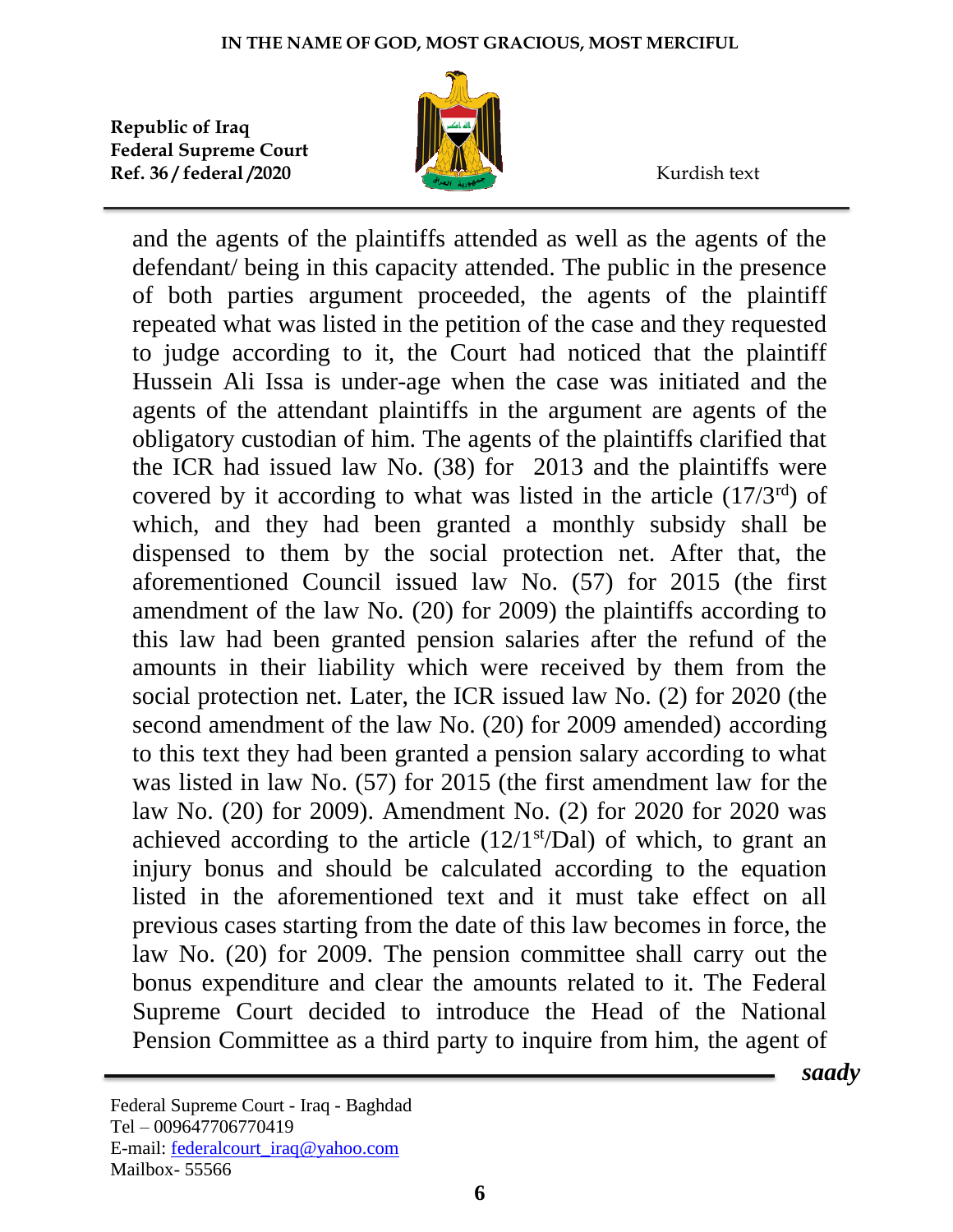

the third party attended the session of 11/July/2021 and he clarified that the disability for those who are covered by the law No. (20) for 2009 it differed from one person to another, therefore, a continuation of granting them the pension salaries according to law No. (57) for 2015 will produce financial burdens on the State, therefore, it has been amended by law No. (2) for 2020 according to it they have been granted an injury bonus according to the disability degree. Accordingly, and according to the last amendment the clearance shall be made between the salaries they received and their entitlement from the bonus, returning the salaries received by them must be corresponding to the increase on the bonus amount which each one of them deserved and according to the disability ratio. The Court has completed its inquiry from the third-party/ being in this capacity, then it decided to move him out of the argument, and the Court decided to reject the request of the plaintiffs' agents to issue a custodian order about pausing the legal procedures produced by the law No. (2) for 2020 the second amendment of law No. (20) for 2009 because the characteristic of urging was not available because along time have passed on initiating the case. Moreover, the stopping the procedures by the Court considers a pre-opinion in the case's subject. The agents of both parties repeated their requests and sayings, whereas nothing left to be said, the Court has made the end of the argument clear and the day 3/August/2021 was set as a date to issue the decision. On this day the Court has been convened and issued the following decision: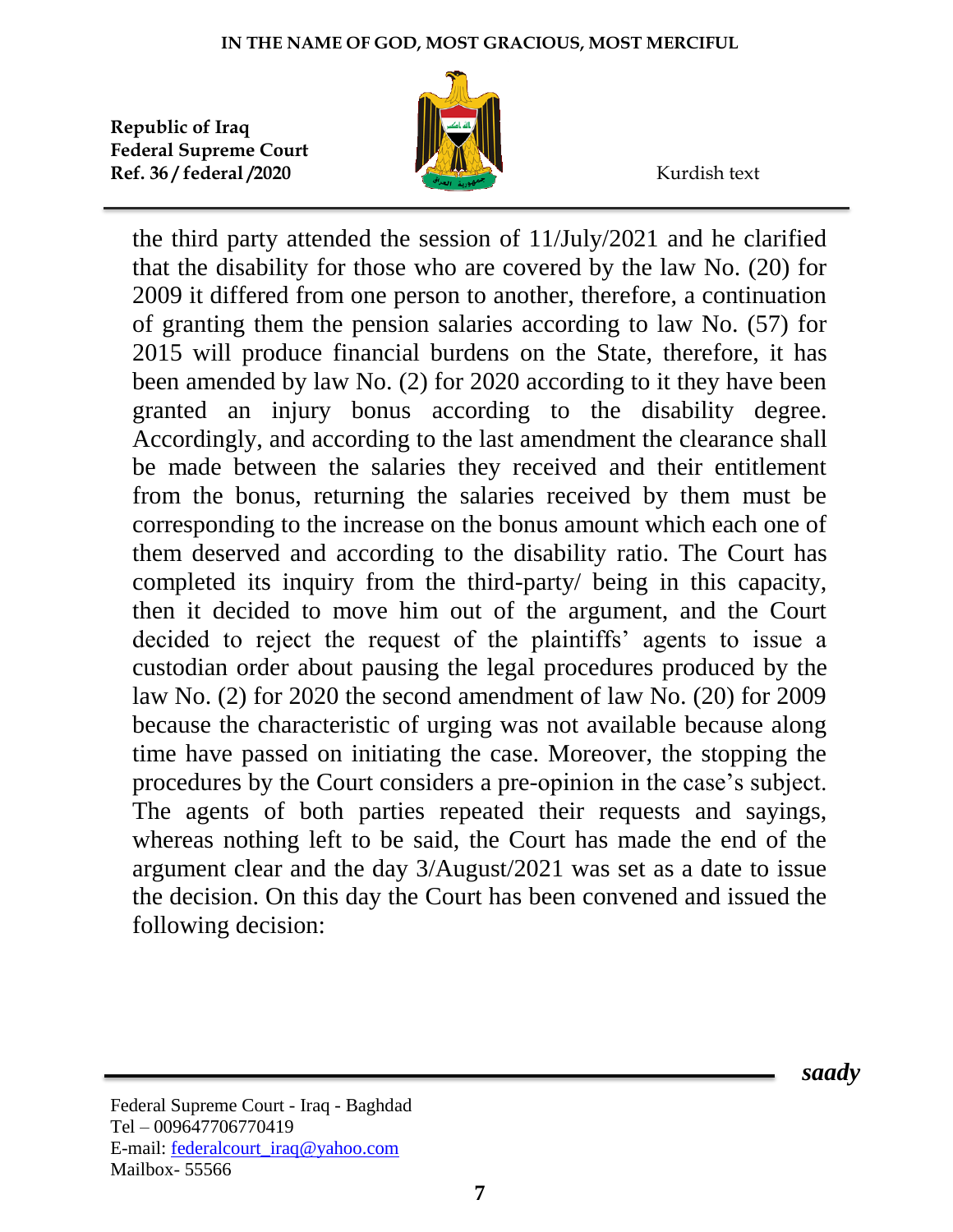

## **The decision:**

 Upon scrutiny and deliberation by the Federal Supreme Court found that in their lawsuit, the plaintiffs requested to judge that article ( $12/1$ <sup>st</sup>/Dal) of the law No. (2) for 2020 is unconstitutional (the second amendment of law No. (20) for 2009) which stipulated ((the disability ratio multiplied by (500,000) dinars for each degree of disability) and this matter shall be applied to previous cases as of the effective date of Law No. (20) Of 2009 and the retirement committee disburses the bonus and settles its amounts)). The plaintiffs relied on the violation of the aforementioned law for the provisions of the article (2/1<sup>st</sup>/Jim) and (13/1<sup>st</sup> and 2<sup>nd</sup>) and (19/9<sup>th</sup>) and (30/1<sup>st</sup>) and (32) of the Constitution of the Republic of Iraq for 2005, whereas article  $(2/1<sup>st</sup>/Jim)$  of the Constitution stipulated (no law may be enacted that contradicts the rights and basic freedoms stipulated in this Constitution) and article (13) of the Constitution stipulated (first-This Constitution is the preeminent and supreme law in Iraq and shall be binding in all parts of Iraq without exception, second- no law that contradicts this Constitution shall be enacted. Any text in any regional constitutions or any other legal text that contradicts this Constitution shall be considered void). This Court finds that there is no conflict between the challenged text and the constitutional text above-mentioned because the challenged text didn't violate the preeminence of the Constitution and it is binding all over Iraq, therefore, the case of the plaintiffs in this concern has no substantiation. As for the article  $(19/9<sup>th</sup>)$  of the Constitution which stipulated (Laws shall not have retroactive effect unless stipulated otherwise. This exclusion shall not include laws on taxes and fees). Whereas the challenged text for unconstitutionality included the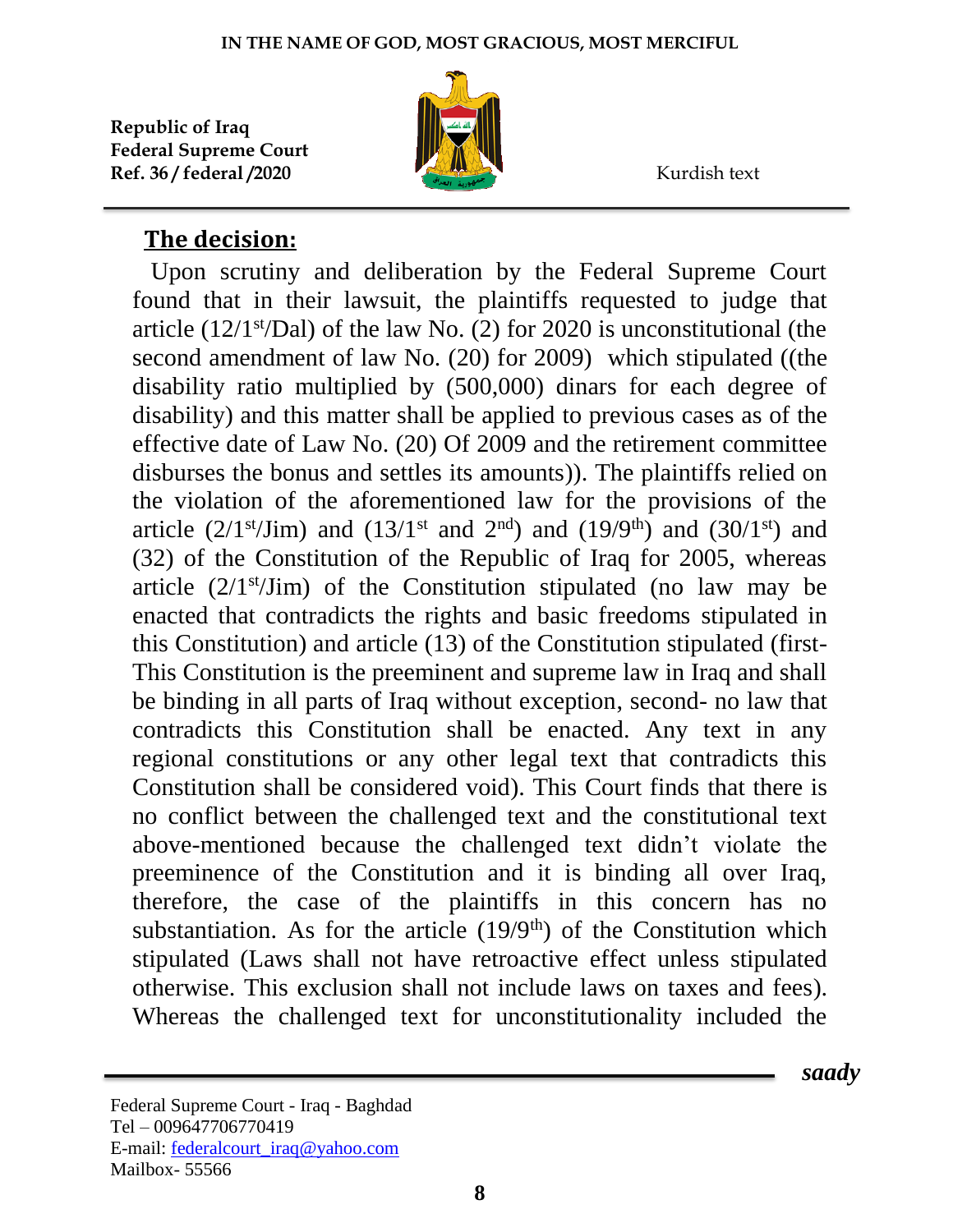

phrase (it may take effect on the previous cases starting from the date when this law become in force No. (20) for 2009 and the pension committee shall carry out the dispensing of the bonus and settle all amounts). The aforementioned phrase doesn't contradict the provisions of the article  $(19/9<sup>th</sup>)$  of the Constitution which stipulated (laws shall not have retroactive effect unless stipulated otherwise) this mean that the text in the law is permissible to have retroactivity on the aforementioned text, but doesn't include the laws of taxes and fees. This exception doesn't include the laws of taxes and fees, therefore, there will be no conflict between the legal text and the constitutional text. Moreover, there is no conflict between the challenged text and the article  $(30/1<sup>st</sup>)$  of the Constitution which stipulated (The State shall guarantee to the individual and the family – especially children and women – social and health security, the basic requirements for living a free and decent life, and shall secure for them suitable income and appropriate housing) because the constitutional text is related by the basic rights of living for individuals, family, woman, social, moral, and health insurance. As for the claim of the plaintiffs about the contradiction between the challenged text with the text of the article (32) of the Constitution which stipulated (the State shall care for the handicapped and those with special needs, and shall ensure their rehabilitation in order to reintegrate them into society, and this shall be regulated by law). The law of handicapped and those with special needs had been issued in the number (38) for 2013 and there will be no contradiction. Accordingly, the Court decided to reject the case of the plaintiffs each of Amir Jassim Abed, Mustafa Ahmed Sawadi, Numan Budan Munam, Hayder Abdul Ameer Kareem, Hanan Anad Maaroof, Muqdad Ridha Alwan, Shihab Ahmed Majeed, Noor Al-Deen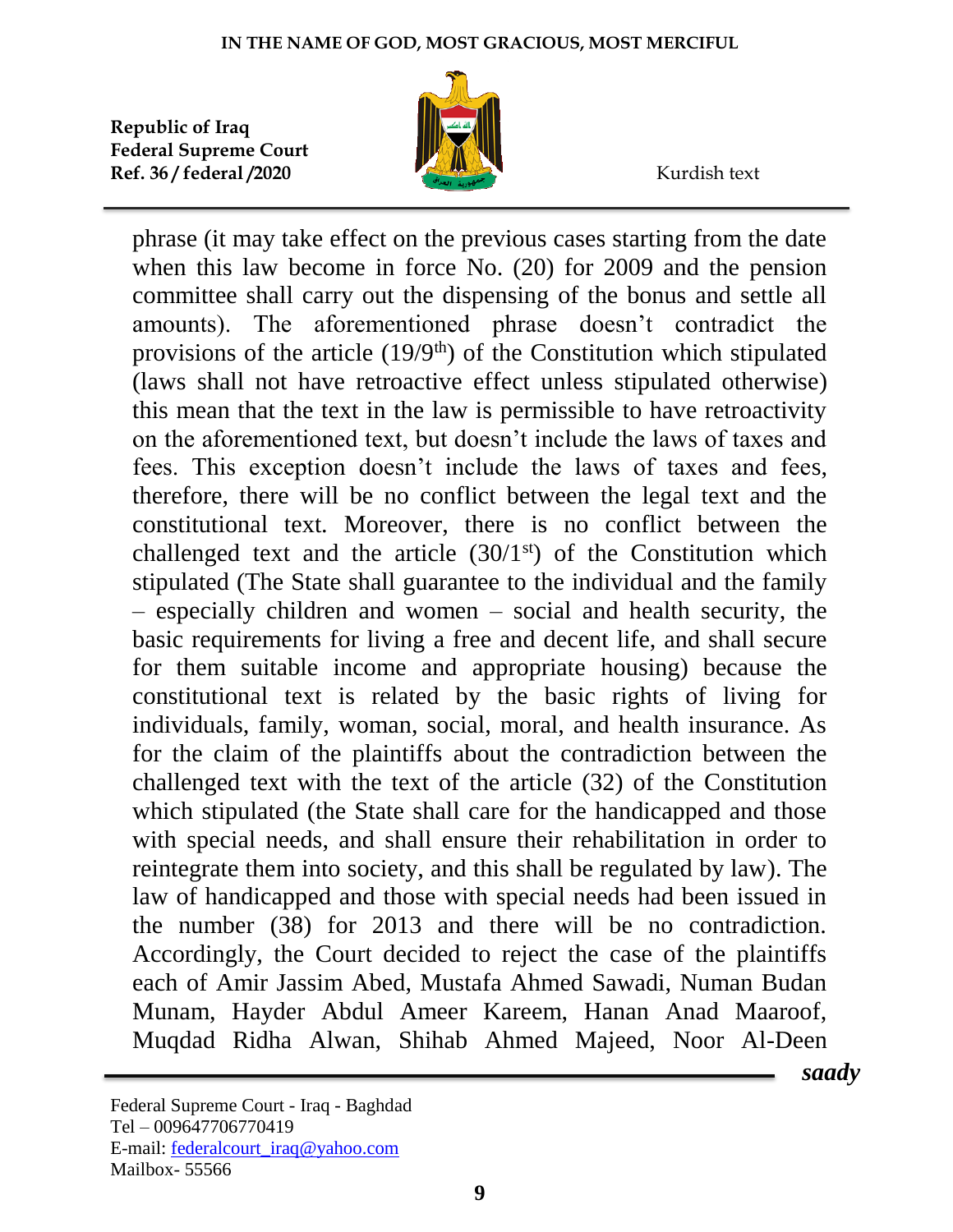

Ahmed Noor, Rahman Khalaf Hussein, Shatha Jameel Jarbo, Wissam Abdul Khalik Wuhayeb, and decided to reject the case of the plaintiff Hussein Ali Issa from the aspect of litigation because he is underage and to burden the plaiuntiffs the fees, expenses, and the advocacy fees for the agents of the defendant/ being in this capacity amount of (100,000) thousand Iraqi dinars. The decision has been made unanimously, final and decisive according to the article (93) and (94) of the Republic of Iraq Constitution for 2005 and the articles (4 and 5) of the Federal Supreme Court Law No. (30) of 2005 amended by Law No. (25) Of 2021 and has been made clear on 16/Muharam/1443 Hijri, 24 August 2021.

| <b>Signature of</b>      | Signature of                    | Signature of                 |
|--------------------------|---------------------------------|------------------------------|
| The president            | The member                      | The member                   |
| Jasem Mohammad<br>Abbood | <b>Sameer Abbas</b><br>Mohammed | Haidar Jaber Abed            |
| Signature of             | Signature of                    | Signature of                 |
| The member               | The member                      | The member                   |
| Haider Ali Noory         | <b>Khalaf Ahmad Rajab</b>       | Abdul Rahman<br>Suleiman Ali |

 *saady*

Federal Supreme Court - Iraq - Baghdad Tel – 009647706770419 E-mail: [federalcourt\\_iraq@yahoo.com](mailto:federalcourt_iraq@yahoo.com) Mailbox- 55566